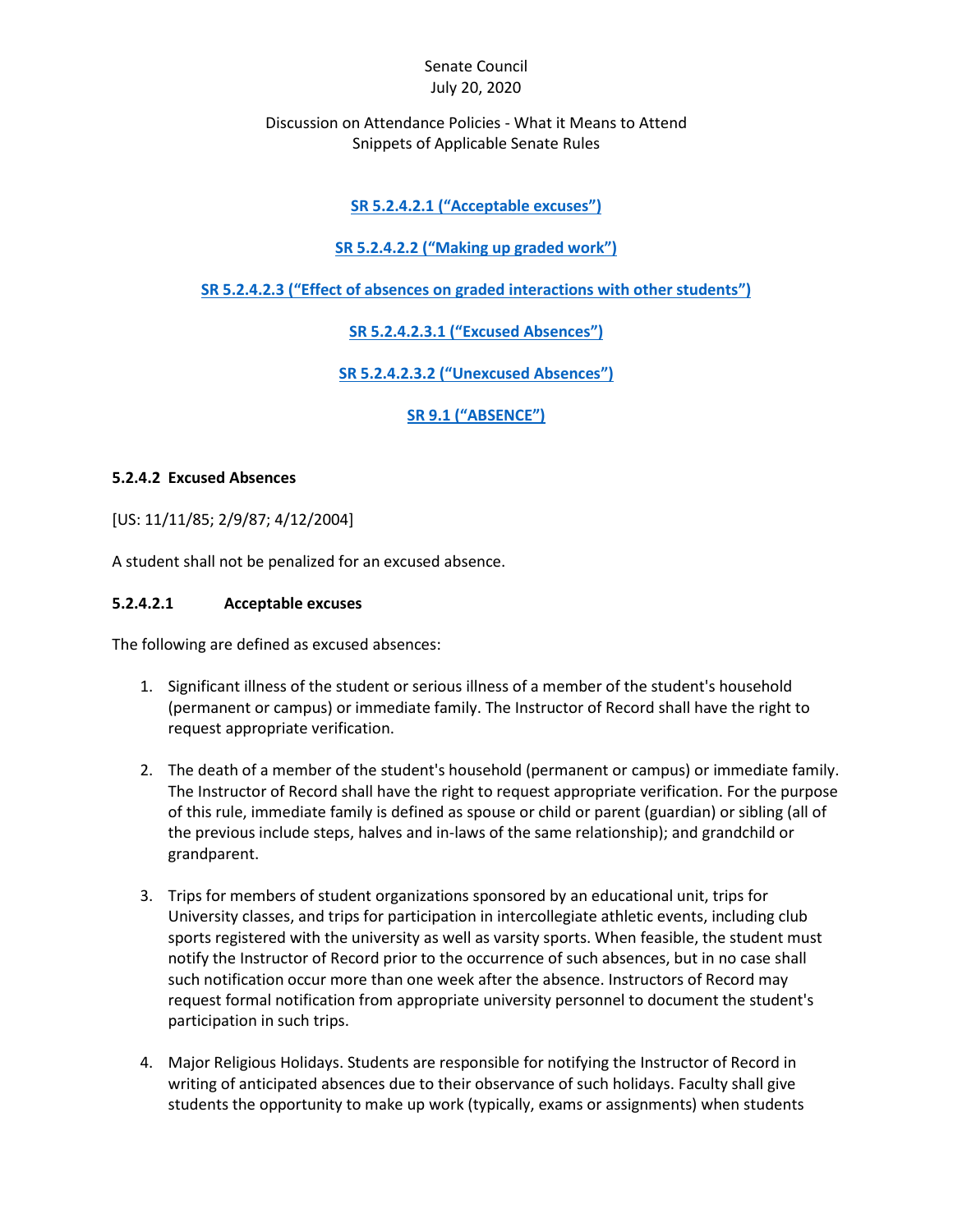# Senate Council July 20, 2020

notify them that religious observances prevent the students from doing their work at its scheduled time. Faculty should indicate in their syllabus how much advance notice they require from a student requesting an accommodation. Faculty shall use their judgment as to whether the observance in question is important enough to warrant an accommodation, although the presumption should be in favor of a student's request. The Offices of Institutional Diversity, the Dean of Students, and the Ombud are available for consultation. [US: 2/14/11]

- 5. Interviews for full-time job opportunities after graduation and interviews for graduate or professional school. The student must notify the Instructor of Record prior to the occurrence of such absences. Instructors of Record have the right to request appropriate verification. [US:3/20/2017]
	- \* "Appropriate verification" may include evidence that the student had little or no control over the date and time of the interview and that the student is not able to reschedule the interview to a nonconflicting time reasonably close to the originally scheduled time. [SREC: 4/1/2017]
- 6. Any other circumstances which the Instructor of Record finds reasonable cause for absence. [US: 4/23/90]

# <span id="page-1-0"></span>**5.2.4.2.2 Making up graded work**

Students missing any graded work due to an excused absence bear the responsibility of informing the Instructor of Record about their excused absence within one week following the period of the excused absence (except where prior notification is required), and of making up the missed work. The Instructor of Record shall give the student an opportunity to make up the work and/or the exams missed due to an excused absence, and shall do so, if feasible, during the semester in which the absence occurred. [US: 11/10/85 and SREC: 11/20/87]

> \* The instructor shall provide the student with an opportunity to make up the graded work (e.g., quiz, exam, homework, etc.) and may not simply calculate the student's grade on the basis of the other course requirements, unless the student agrees in writing. [SREC: 8/20/1987; US: 2/8/2016]

# **5.2.4.2.3 Effect of absences on graded interactions with other students**

If the course syllabus does not require students to interact with other students, an instructor, or an instructor's proxy, and if such interactions are not a criterion for a grade in the course, then the Instructor of Record shall not take any account of a student's excused or unexcused absence from such interactions when assigning a grade. [US: 2/8/2016; 2/12/2018]

If the course syllabus requires students to interact with other students, an instructor, or an instructor's proxy or if such required interactions are a criterion for a grade in the course, the following rules apply:

# <span id="page-1-1"></span>**5.2.4.2.3.1 Excused Absences**

If a student has excused absences for the dates and times associated with more than one-fifth of the required interactions for a course, the student shall have the right to receive a "W", or the Instructor of